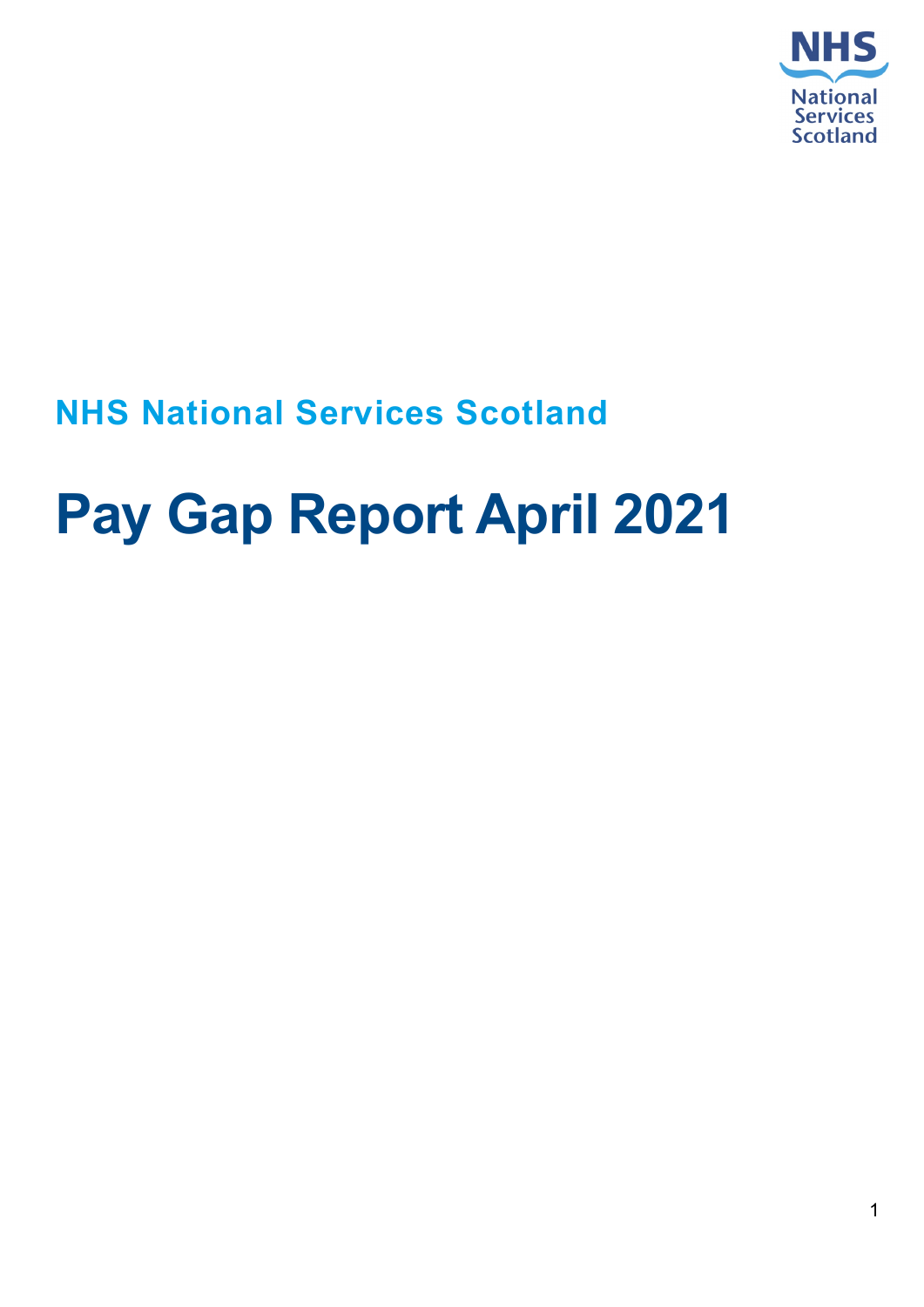

## <span id="page-1-0"></span>**Table of Contents**

| Upper Pay Quartile (AFC Bands 7 - 9, EL/SM grades and M&D grades)  12 |  |
|-----------------------------------------------------------------------|--|
|                                                                       |  |
|                                                                       |  |
|                                                                       |  |
|                                                                       |  |
|                                                                       |  |
|                                                                       |  |
|                                                                       |  |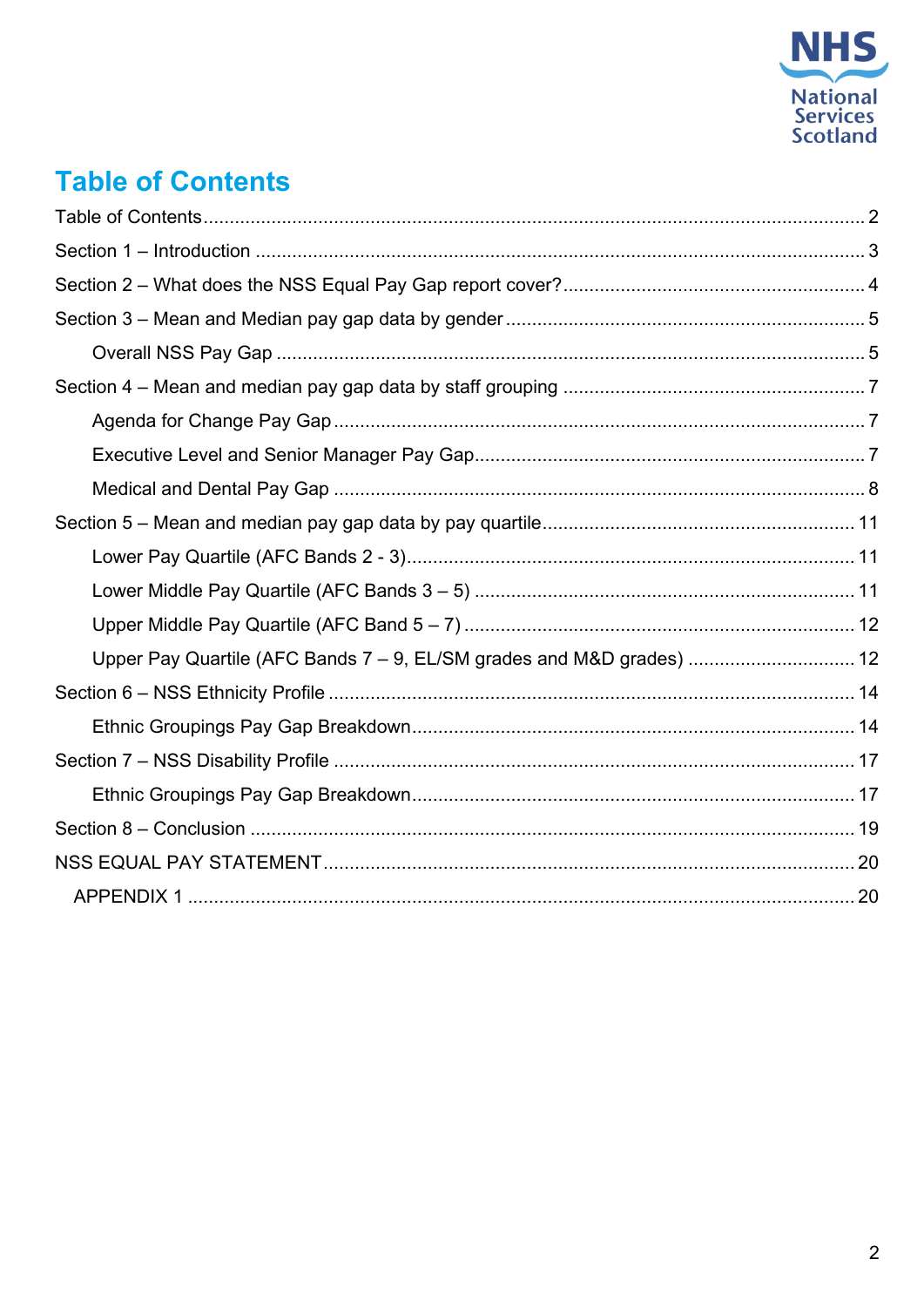

#### <span id="page-2-0"></span>**Section 1 – Introduction**

NHS National Services Scotland (NSS) is committed to the principles of equality, diversity and human rights in employment. It believes that staff should receive equal pay for the same or broadly similar work, for work rated as equivalent and for work of equal value (regardless of age, disability, ethnicity or race, gender reassignment, marital or civil partnership status, pregnancy, political beliefs, religion or belief, sex or sexual orientation). This is reflected in the NSS Equal Pay statement which is contained in **Appendix 1**.

NSS is committed to mainstreaming equality in the workplace and one way of ensuring this is to carry out a pay gap audit. In compliance with the Public Sector Equality Duty (under the Equality Act 2010), NSS has published a bi-annual Gender Pay Gap report since 2013. Additionally, since 2017 the report has also included ethnicity and disability pay gap information.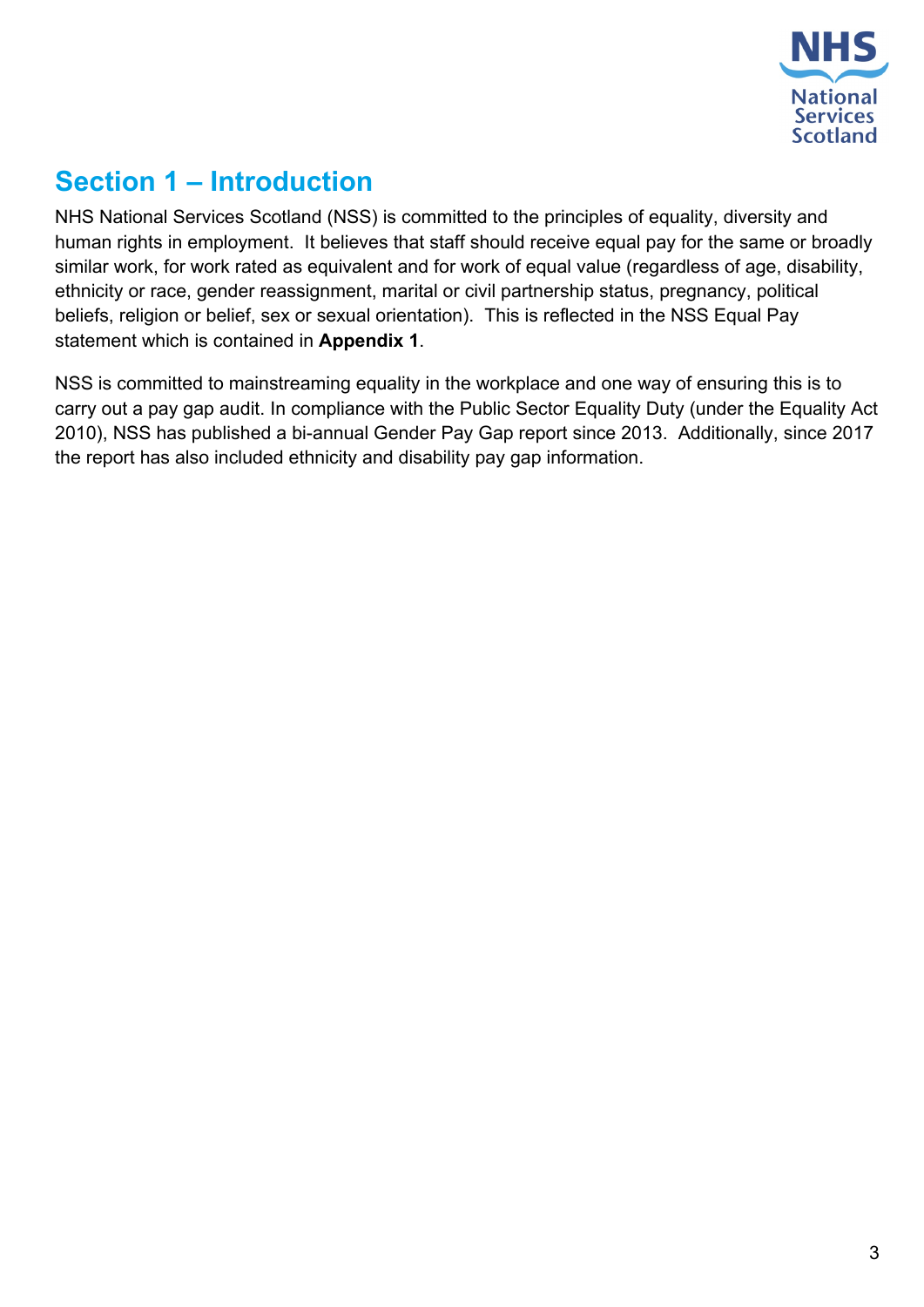

#### <span id="page-3-0"></span>**Section 2 – What does the NSS Equal Pay Gap report cover?**

This report provides **gender, ethnicity and disability pay gap** information for NSS, based on workforce and payroll data, as at **31 December 2020**.

The report provides both the mean and median pay gap data calculated as follows:

**Mean pay gap data** is calculated by adding together all employee hourly rates of pay, for a particular cohort, and dividing this amount by the total number of employees within the same grouping.

**Median pay gap data** is calculated by listing all employee hourly rates of pay, for a particular cohort, and finding the midpoint in the range.

Given that the mean pay gap is calculated from the hourly rates of all individual employees, it therefore includes the highest and lowest rates across the organisation and provides an overall indication of the size of the pay gap. The median hourly rate, on the other hand, is calculated by taking the mid-point from a list of all employees' hourly rates of pay and provides a more accurate representation of the 'typical' difference in pay, that is not skewed by the highest or lowest rates across the organisation. It is possible however that the median pay gap can obscure pay differences that may be associated with gender, ethnicity or disability. Therefore, whilst this report provides both mean and median pay gap information, the focus of the report is on the mean pay gap outcomes.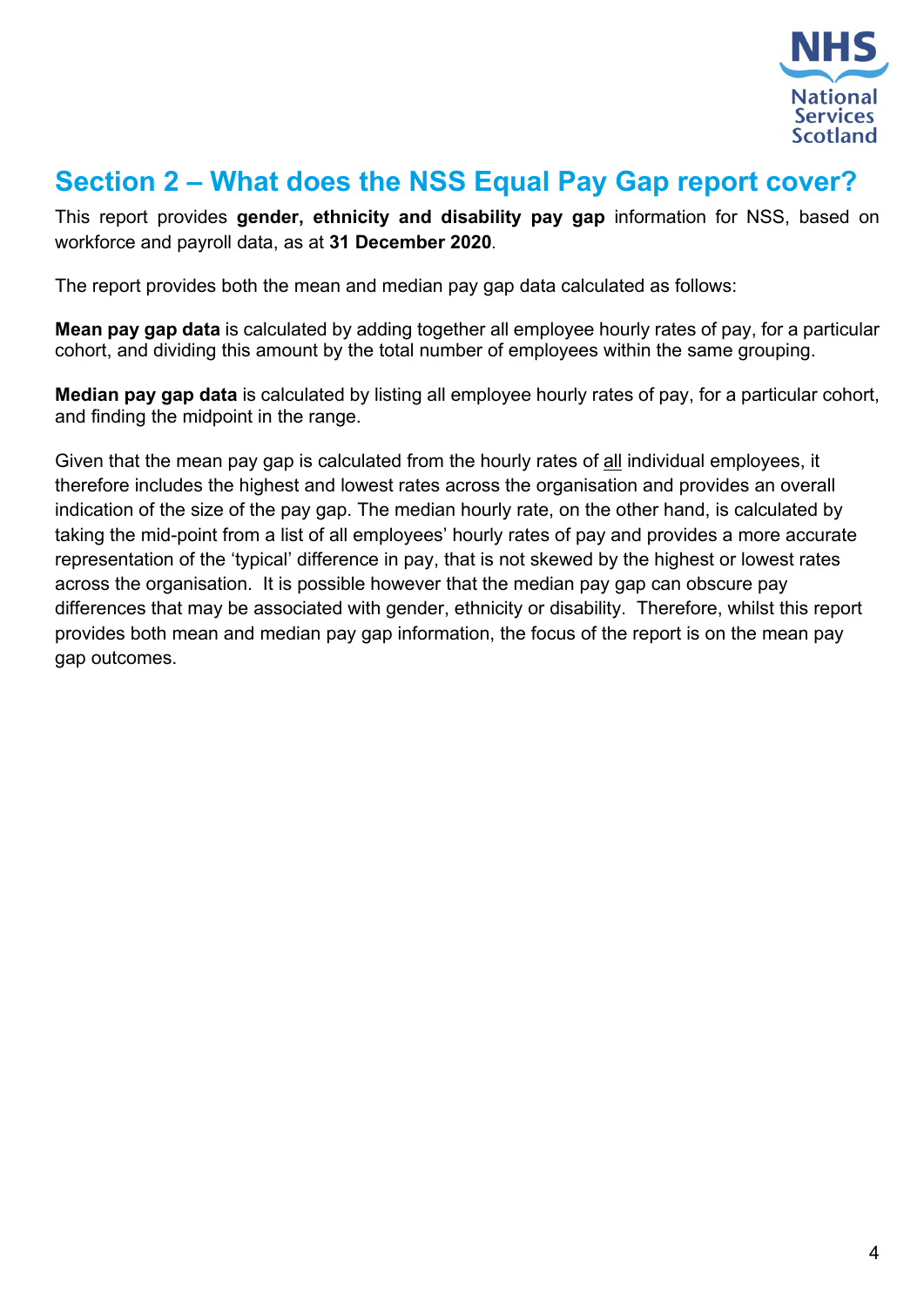

#### <span id="page-4-0"></span>**Section 3 – Mean and Median pay gap data by gender**

As at 31 December 2020, NSS employed 3,221 employees, **1,995 female employees (61.94%) and 1,226 male employees (38.06%)**.

The table below provides mean and median gender pay gap data for the organisation as a whole.

<span id="page-4-1"></span>

| <b>Overall NSS Pay Gap</b> |                                 |                                   |  |  |
|----------------------------|---------------------------------|-----------------------------------|--|--|
|                            | 2021<br><b>Mean Hourly Rate</b> | 2021<br><b>Median Hourly rate</b> |  |  |
| Male (1,226 employees)     | £19.48                          | £16.26                            |  |  |
| Female (1,995 employees)   | £17.80                          | £16.19                            |  |  |
| <b>Difference</b>          | £1.68                           | £0.07                             |  |  |
| % Pay Gap*                 | 8.62%                           | 0.43%                             |  |  |

\*Please Note - The Gender pay gap is the monetary difference in the mean or median hourly rate of pay, expressed as a percentage of the male hourly rate.

Whilst approximately two thirds of the overall NSS headcount is female, the mean gender pay gap favours male staff by 8.62%.

The graph below highlights the movement in the NSS mean gender pay gap, since 2015.

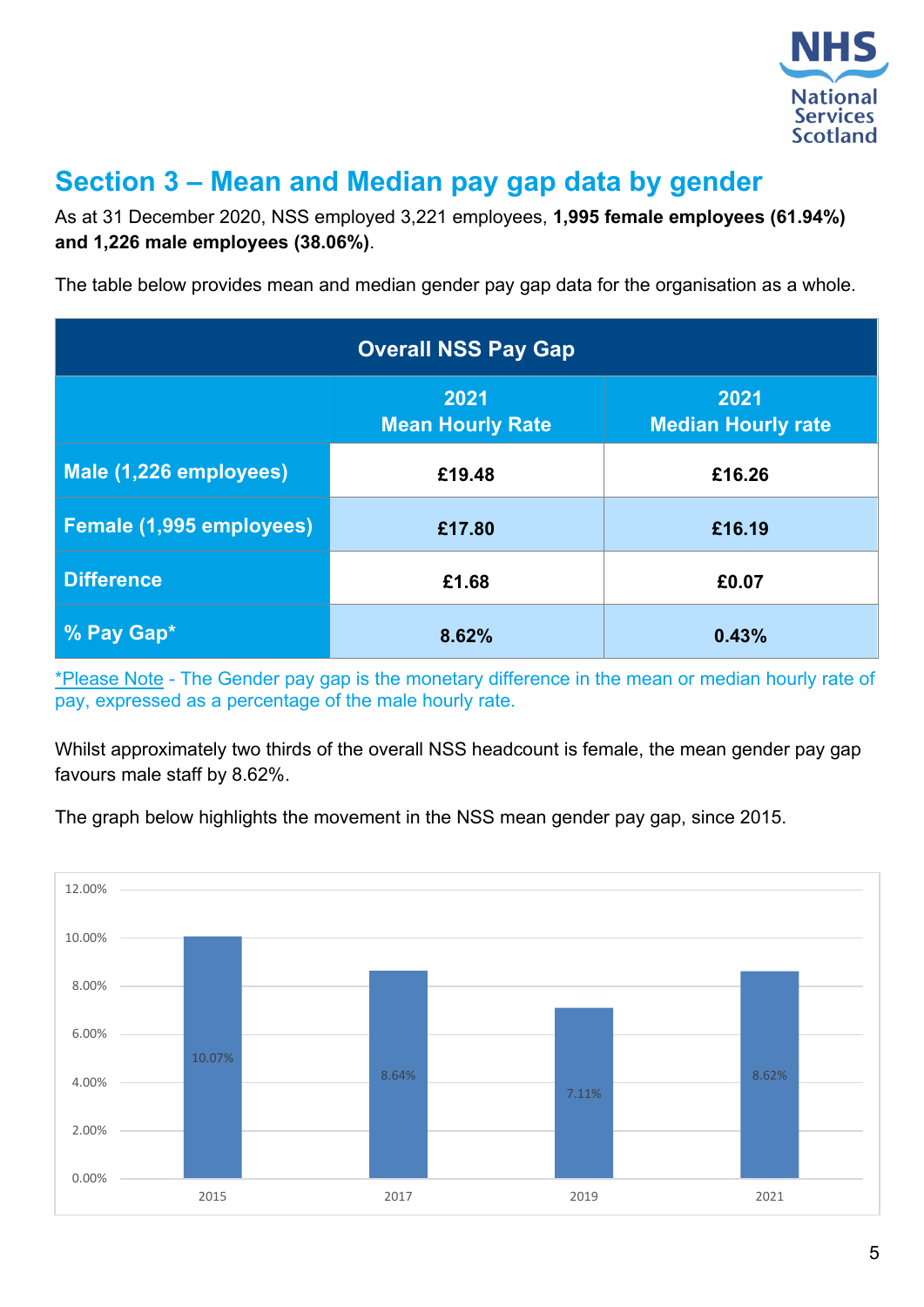

From 2015 to 2019 the pay gap within NSS shortened from 10.07% to 7.11%, in favour of men. In the last two years, the pay gap has increased to a similar level to that in 2017 (8.62%).

It should be noted that on 1 April 2020, 739 staff (278 males and 461 females) transferred out of NSS under TUPE to join the newly established Public Health Scotland. Additionally, in response to the COVID-19 pandemic, a National Contract Tracing Centre was established which has involved the recruitment of 241 new employees (79 males and 162 females), with further appointments still being made. Furthermore, a recruitment drive under the Accelerated Recruitment Scheme brought in new staff recruited across a range of services, roles and pay grades to support the NSS response to the pandemic. This has resulted in a higher than normal number of new starts to NSS in the last 12 months, the majority of whom are likely to have commenced on the minimum of the grade for their post. This has significantly changed the workforce profile of NSS and the extent of the impact on the gender pay gap will not be fully known for a few months.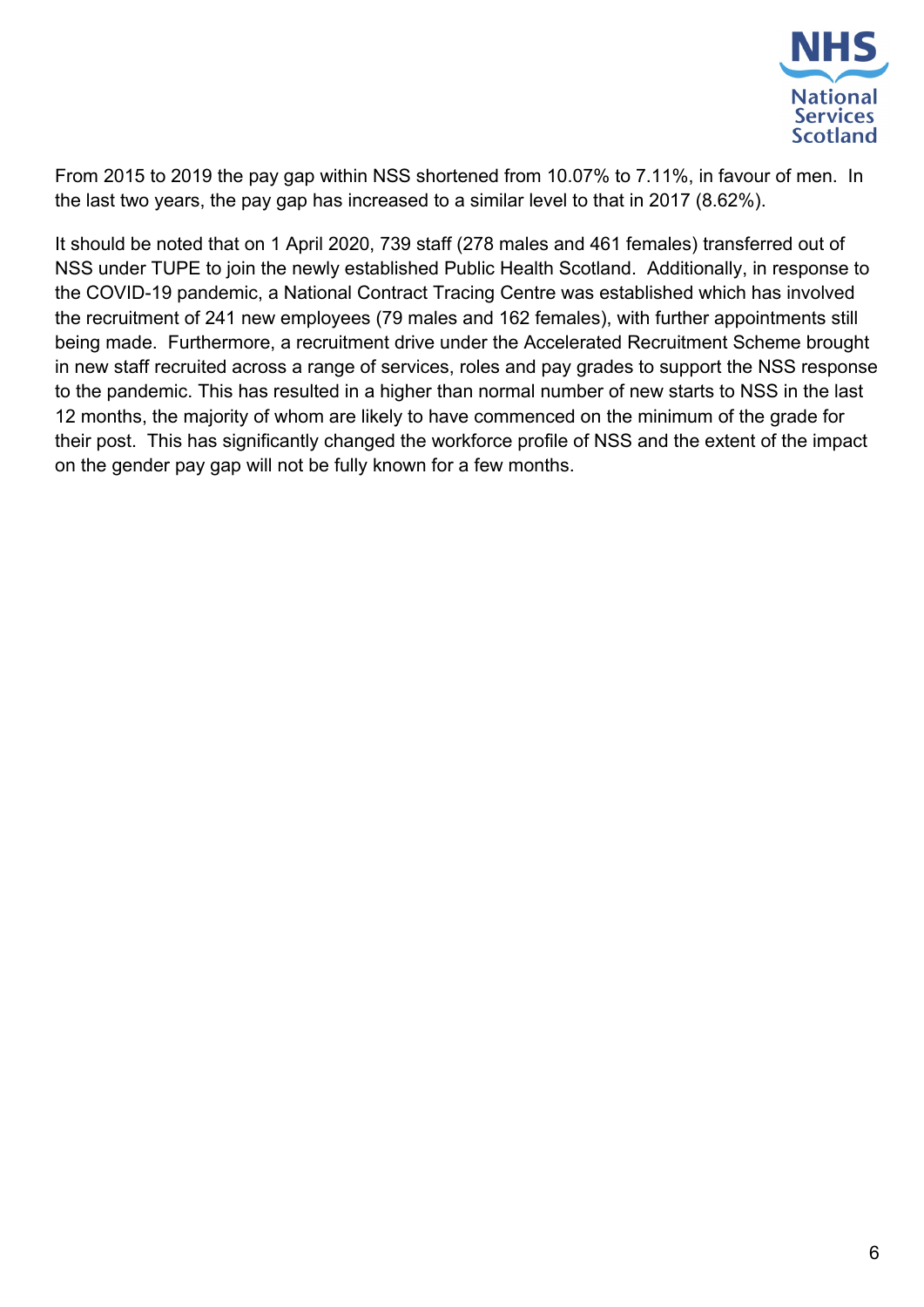

#### <span id="page-6-0"></span>**Section 4 – Mean and median pay gap data by staff grouping**

NSS staff are employed under three distinct contract groupings **- Agenda for Change (AFC), Executive Level and Senior Managers (EL/SM**) and **Medical and Dental (M&D) -** each with a separate set of pay, terms and conditions of employment.

The following tables provide the mean and median gender pay gap data for each of the three contract groupings.

<span id="page-6-1"></span>

| <b>Agenda for Change Pay Gap</b> |                                                                      |        |  |  |  |
|----------------------------------|----------------------------------------------------------------------|--------|--|--|--|
|                                  | 2021<br>2021<br><b>Mean Hourly Rate</b><br><b>Median Hourly rate</b> |        |  |  |  |
| Male (1,198 Employees)           | £18.82                                                               | £16.19 |  |  |  |
| <b>Female (1,961 Employees)</b>  | £17.33                                                               | £16.19 |  |  |  |
| <b>Difference</b>                | £1.49                                                                | £0     |  |  |  |
| <b>% Pay Gap</b>                 | 7.90%                                                                | 0%     |  |  |  |

<span id="page-6-2"></span>

| <b>Executive Level and Senior Manager Pay Gap</b> |                                                                      |        |  |  |  |  |
|---------------------------------------------------|----------------------------------------------------------------------|--------|--|--|--|--|
|                                                   | 2021<br>2021<br><b>Mean Hourly Rate</b><br><b>Median Hourly rate</b> |        |  |  |  |  |
| Male (13 employees)                               | £50.81                                                               | £51.71 |  |  |  |  |
| <b>Female (7 employees)</b>                       | £50.24                                                               | £51.36 |  |  |  |  |
| <b>Difference</b>                                 | £0.58                                                                | £0.35  |  |  |  |  |
| <b>% Pay Gap</b>                                  | 1.13%                                                                | 0.68%  |  |  |  |  |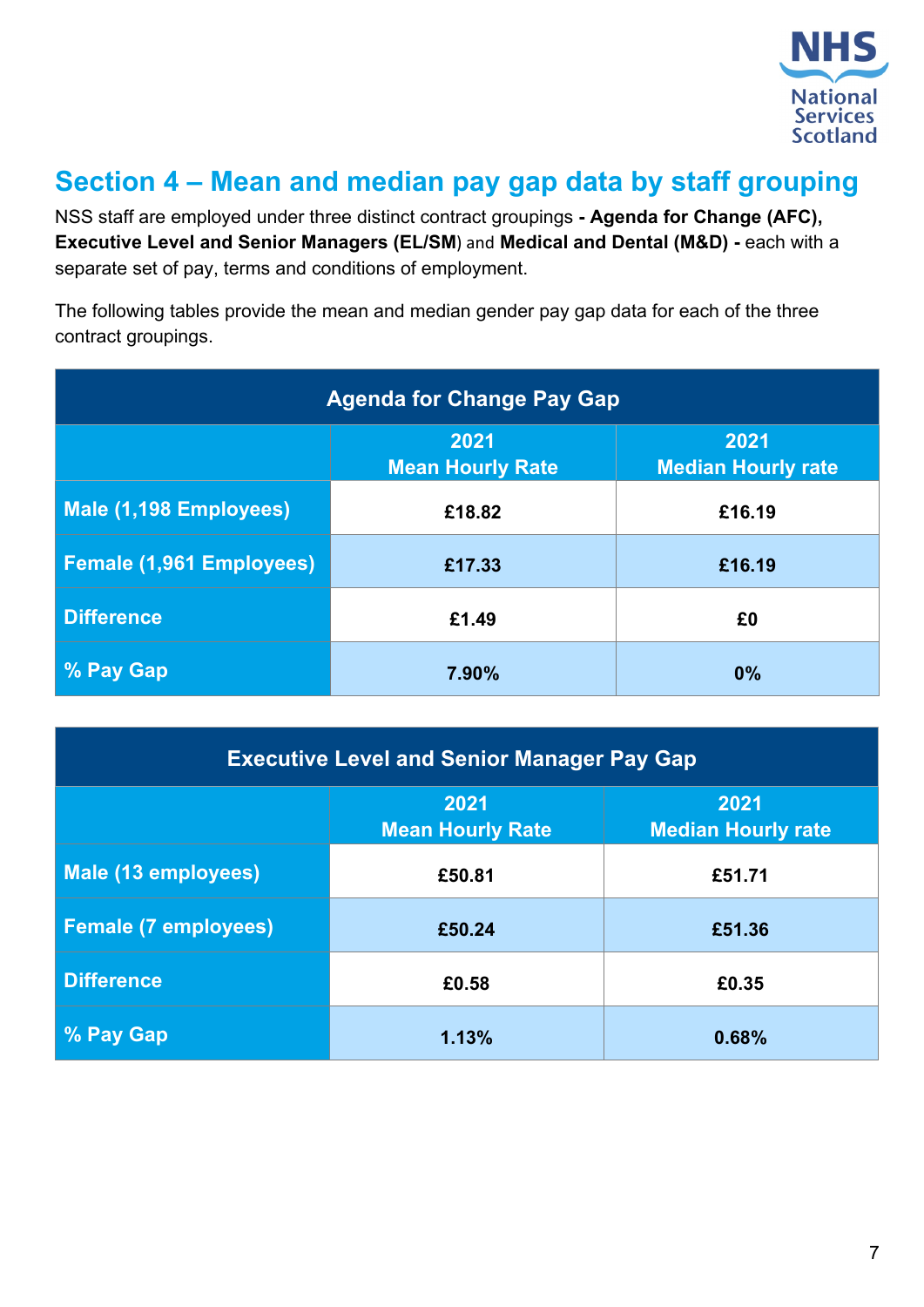

<span id="page-7-0"></span>

| <b>Medical and Dental Pay Gap</b> |                                                                      |        |  |  |  |  |
|-----------------------------------|----------------------------------------------------------------------|--------|--|--|--|--|
|                                   | 2021<br>2021<br><b>Mean Hourly Rate</b><br><b>Median Hourly rate</b> |        |  |  |  |  |
| Male (15 employees)               | £45.63                                                               | £45.32 |  |  |  |  |
| <b>Female (27 employees)</b>      | £43.83                                                               | £45.32 |  |  |  |  |
| <b>Difference</b>                 | £1.80                                                                | £0     |  |  |  |  |
| % Pay Gap                         | 3.95%                                                                | 0%     |  |  |  |  |

The above figures show a widening of the gender pay gap in the AFC contract group from 6.13% in 2019 to 7.90% in 2021. However, the pay gap has reduced significantly in both the Executive Level/Senior Manager and Medical and Dental contract groupings, as explained below:

**1**) Staff employed under **AFC** terms and conditions are recruited into a post with a confirmed AFC pay band, assigned through the application of the NHS Job Evaluation Scheme. The evaluation is undertaken by a trained panel of evaluators and is based on the skills and responsibility demands of the post. As such, all employees aligned to the same post/job description will be paid, regardless of gender, according to the evaluated band outcome for the post.

It is also important to note that each AFC pay band consists of a number of incremental points. In line with AFC terms and conditions, each employee will generally either:

- **Commence in post at the minimum of the pay scale, or**
- **In the case of promotion, commence on the first available point on the scale that will afford the employee a salary increase.**

Thereafter, incremental progression applies on an annual basis.

This means that commencing salary, length of service in grade and timing of each employee's yearly incremental date will have a direct influence on the pay gap within this contract group.

The specific data for this cohort confirms that females are the dominant gender in the majority of the AFC pay bands, most noticeably at the lower bands 2, 4, 5 and 6. One reason for this is that administrative and nursing/caring roles traditionally comprise female employees. A greater number of males than females hold posts at higher AFC bands including bands 8B, 8D and 9. Further analysis of this data confirms that length of service currently places the male postholders incrementally higher on the pay scale in these specific bands which has influenced the pay gap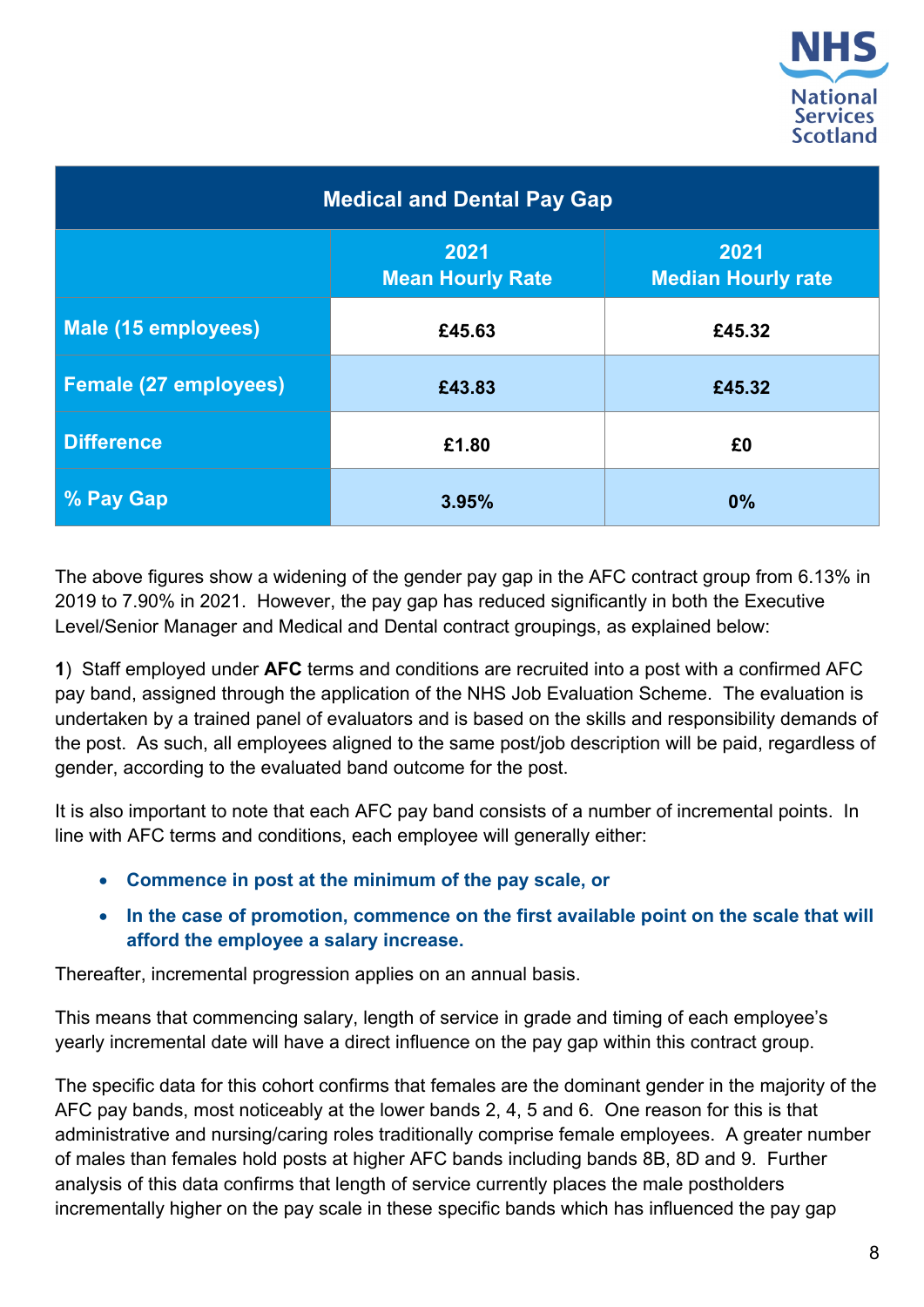

result in the AfC cohort. However, whilst at present there are more long-serving male employees in the senior grades, this means that female employees who are more recently employed in these grades will catch up in the future through annual incremental progression.

**2)** The smallest contract grouping within NSS is that of **Executive Level and Senior Manager (EL/SM)** staff. This cohort shows a mean gender pay gap of 1.13% in favour of males which is an improvement on the figure reported in 2019 of 2.73%.

It is of note that in contrast to the AFC contract group, salary progression within the minima and maxima salary range of each EL/SM grade is based on the employee's annual performance rating which is determined through the Appraisal process. Dependent on the performance rating, a percentage salary uplift is applied within the salary range for the grade. Overall, the analysis of the EL/SM workforce would suggest that pay gap differences are closely associated with length of service in grade and position in the grade salary range.

**3)** The **Medical and Dental (M&D)** cohort consists of such posts as Consultants, Specialty Doctors and Associate Specialists and 64.29% of the head count is female.

Whilst the mean gender pay gap is in favour of men by 3.95% this is a significant improvement on the pay gap of 7.11% which was reported in 2019.

It should be noted that M&D staff progress incrementally on their pay scales, in a similar way to AFC staff. As such, commencing salary placement, length of service in grade and timing of each employee's annual incremental date are strong contributory factors on this pay gap result.

Further analysis of the pay data in this cohort confirms that although there are fewer males, their length of service in grade is greater than their female comparators. Two other key contributory factors to the lower pay gap are:

- **Female M&D staff have reached or progressed closer to the maximum of the pay scale through annual increments over the last 2 years.**
- **A number of long serving male M&D staff who had already reached the maximum of their pay scales in 2019, transferred from NSS to Public Health Scotland on 1 April 2020.**

The graph below provides a visual comparison of the mean pay gap for each contractual grouping, since 2015.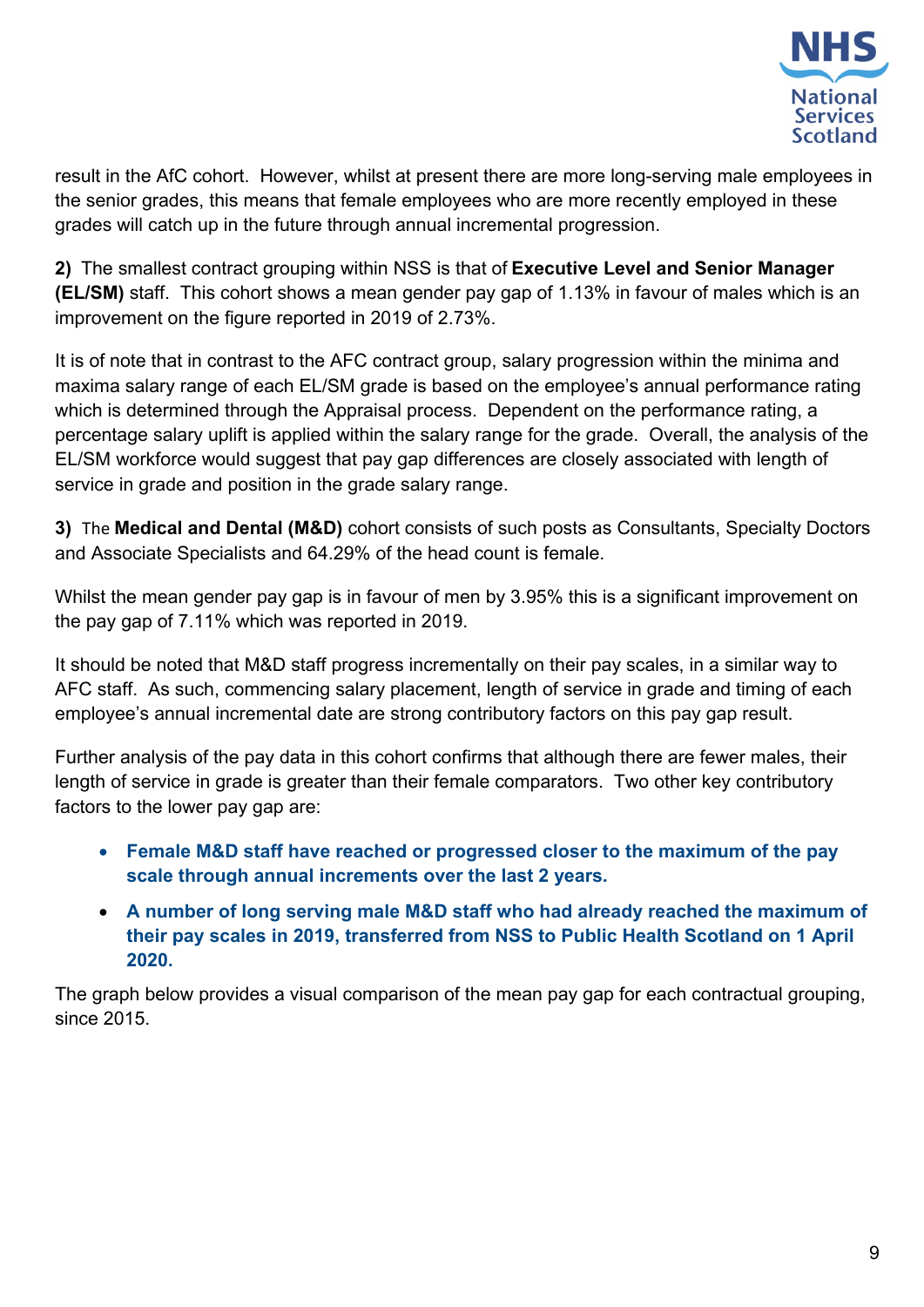

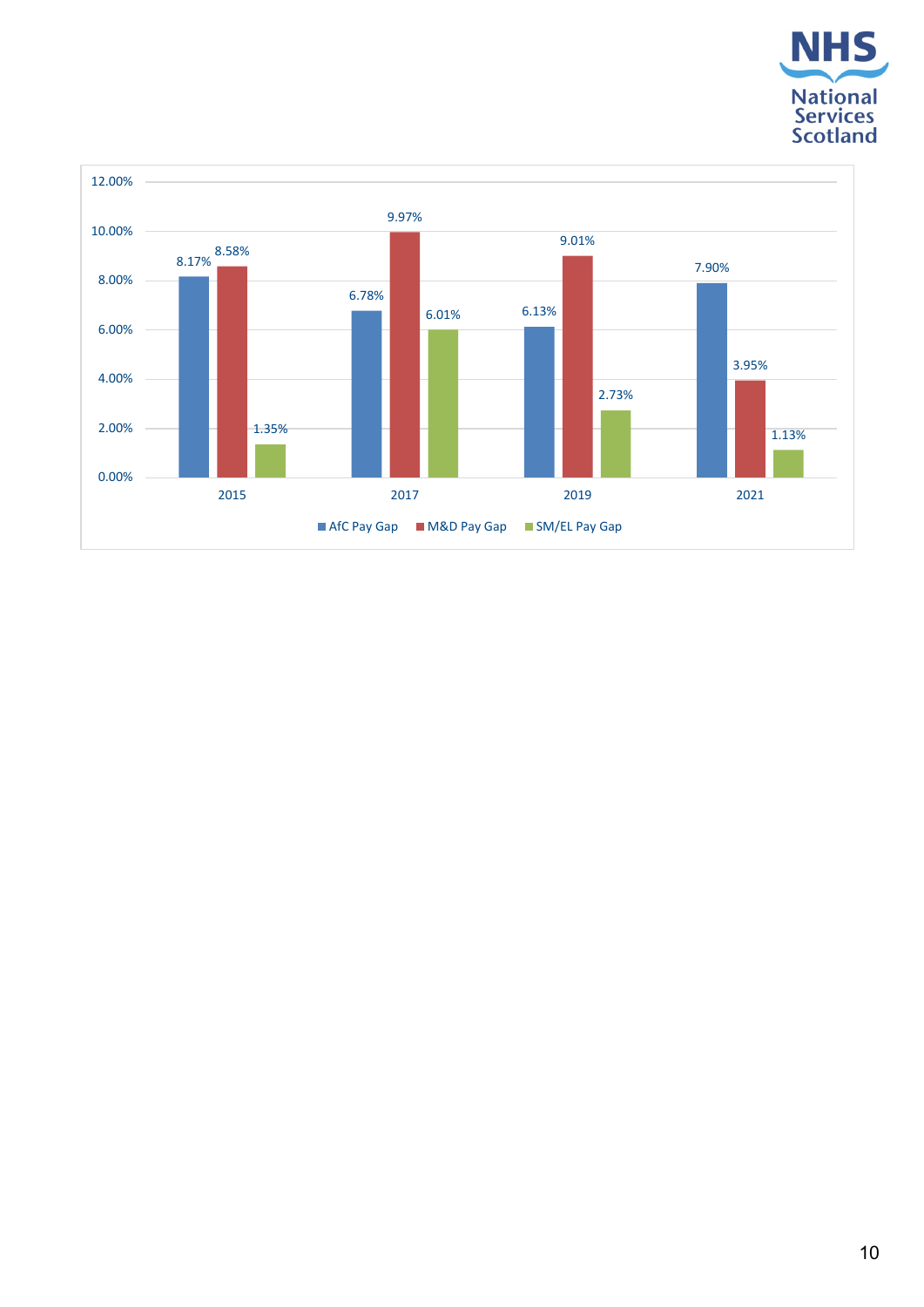

#### <span id="page-10-0"></span>**Section 5 – Mean and median pay gap data by pay quartile**

This section of the report provides data on the proportion of males and females within each pay quartile.

By ranking all employees from lowest to highest paid then dividing this list into four equal groups, it is possible to identify four pay quartiles. In doing so, this provides information on how male and female employees are distributed across the organisation in terms of pay.

Against each pay quartile the proportion of males and females is listed along with the mean and median hourly rates of pay.

<span id="page-10-1"></span>

| Lower Pay Quartile (AFC Bands 2 - 3) |               |               |  |  |  |  |
|--------------------------------------|---------------|---------------|--|--|--|--|
| <b>Female</b><br><b>Male</b>         |               |               |  |  |  |  |
| <b>Number of Employees</b>           | 449 employees | 356 employees |  |  |  |  |
| % of headcount in quartile           | 55.78%        | 44.22%        |  |  |  |  |
| <b>Mean hourly rate</b>              | £11.13        | £11.25        |  |  |  |  |
| <b>Median hourly rate</b>            | £11.55        | £11.55        |  |  |  |  |

<span id="page-10-2"></span>

| Lower Middle Pay Quartile (AFC Bands 3 - 5) |               |               |  |  |  |  |
|---------------------------------------------|---------------|---------------|--|--|--|--|
| <b>Female</b><br><b>Male</b>                |               |               |  |  |  |  |
| <b>Number of Employees</b>                  | 581 employees | 224 employees |  |  |  |  |
| % of headcount in quartile                  | 72.17%        | 27.83%        |  |  |  |  |
| <b>Mean hourly rate</b>                     | £13.09        | £12.88        |  |  |  |  |
| <b>Median hourly rate</b>                   | £12.77        | £12.80        |  |  |  |  |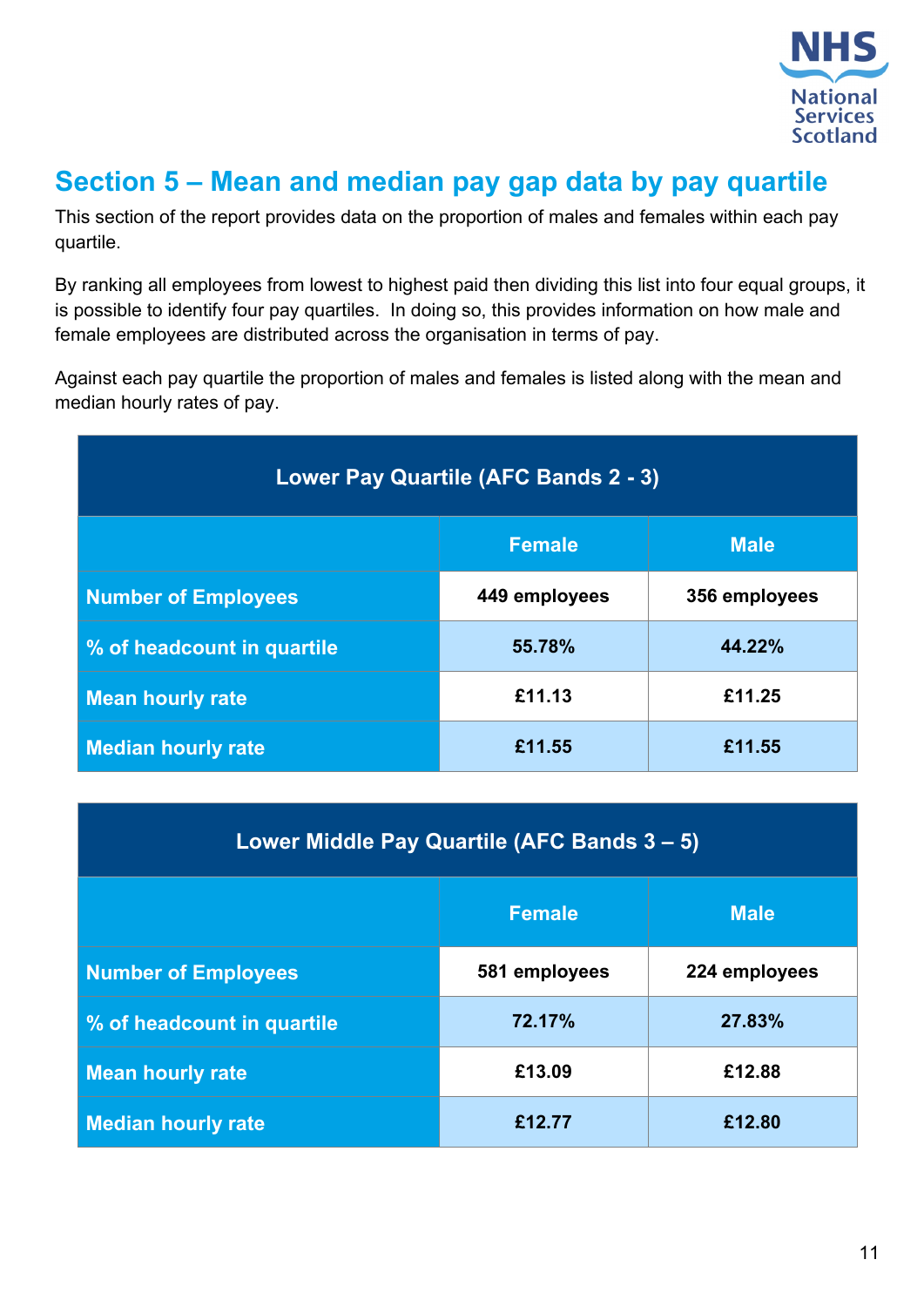

<span id="page-11-0"></span>

| Upper Middle Pay Quartile (AFC Band 5 - 7) |               |               |  |  |  |  |
|--------------------------------------------|---------------|---------------|--|--|--|--|
| <b>Male</b><br><b>Female</b>               |               |               |  |  |  |  |
| <b>Number of Employees</b>                 | 545 employees | 260 employees |  |  |  |  |
| % of headcount in quartile                 | 67.70%        | 32.30%        |  |  |  |  |
| <b>Mean hourly rate</b>                    | £18.85        | £19.30        |  |  |  |  |
| <b>Median hourly rate</b>                  | £20.03        | £20.03        |  |  |  |  |

#### **Upper Pay Quartile (AFC Bands 7 – 9, EL/SM grades and M&D grades)**

<span id="page-11-1"></span>

|                            | <b>Female</b> | <b>Male</b>   |
|----------------------------|---------------|---------------|
| <b>Number of Employees</b> | 420 employees | 386 employees |
| % of headcount in quartile | 52.11%        | 47.89%        |
| <b>Mean hourly rate</b>    | £30.10        | £31.04        |
| <b>Median hourly rate</b>  | £27.32        | £27.32        |

\*Please Note - Due to the numbers of staff on each pay point within each AFC pay band, there will be some overlapping of salaries and pay bands in each quartile

**Overall**, female headcount in all four quartiles is noticeably higher than that of their male comparators.

Mean pay gaps have been calculated within each of the four quartiles. This shows lower differences in average hourly rates which is also reflected in a reduced gender pay gap, as follows:

- **Lower quartile - 1.07%, in favour of males**
- **Lower middle quartile - 1.67%, in favour of females**
- **Upper middle quartile - 2.33%, in favour of males**
- **Upper quartile - 3.02%, in favour of males**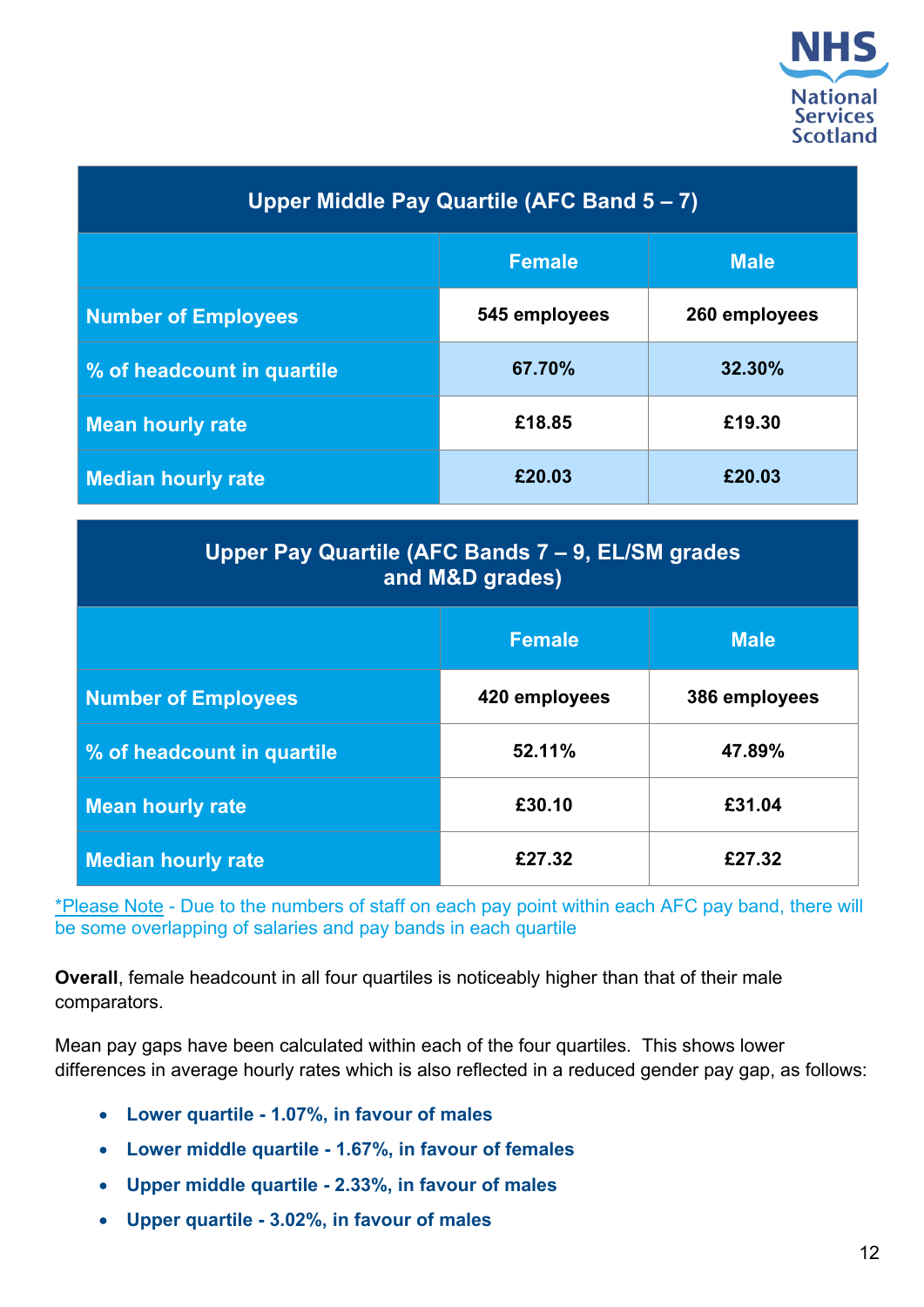

Whilst the upper pay quartile shows the biggest pay gap of 3.02% further analysis of the pay data confirms that, although there are a higher number of females within the group, a greater proportion of the female headcount is in posts at the lower end of this quartile's pay range (i.e. in salaries across AFC bands 7 and 8A). Additionally, there are a higher proportion of males in posts at the top of the salary range in this quartile.

The above figures demonstrate that when the pay gap is calculated across narrower band/salary groupings within the organisation this shows a reduced pay gap across all four quartiles. This would also support that factors such as length of service in grade and incremental dates are key contributors to the gender pay gap.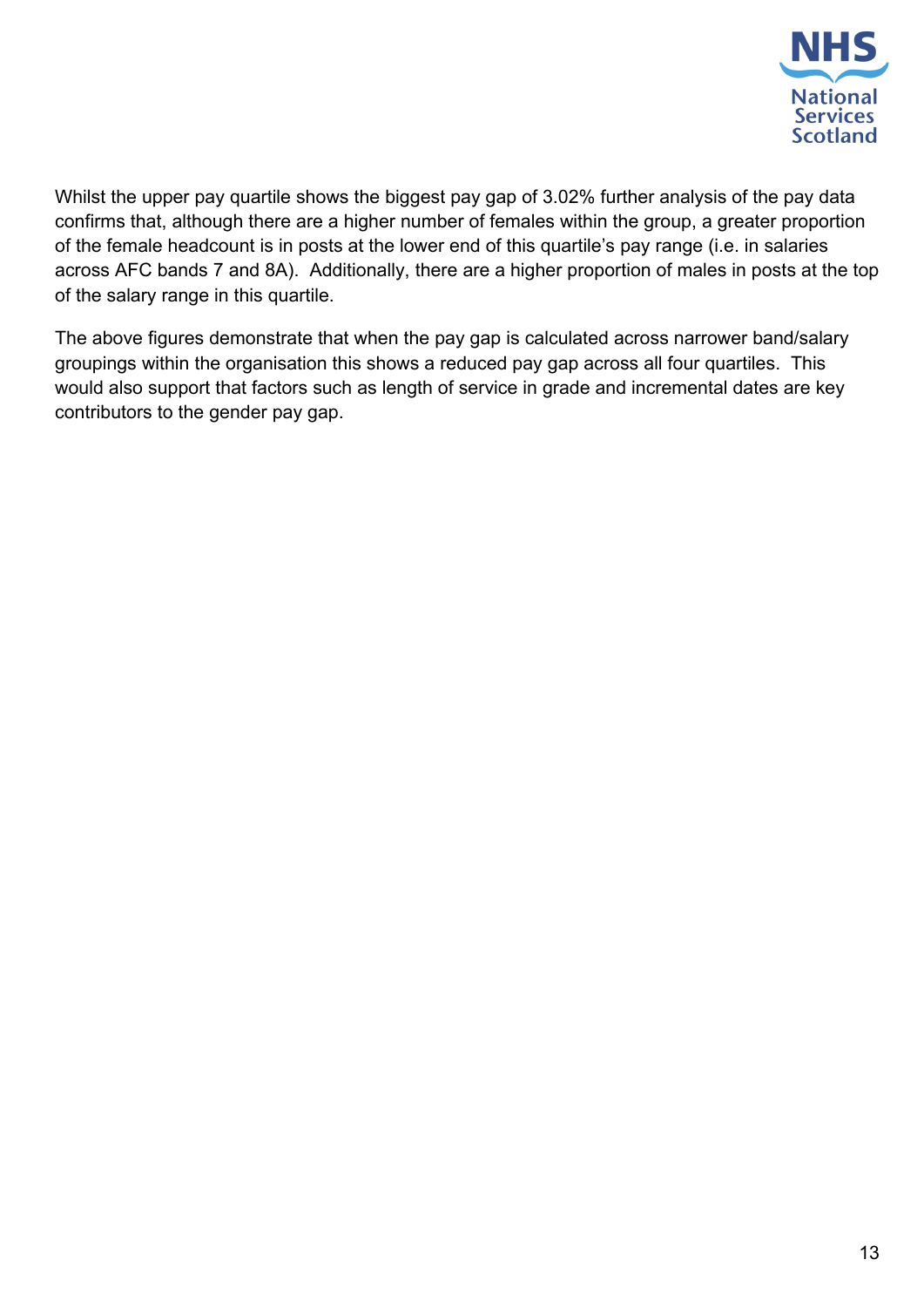

## <span id="page-13-0"></span>**Section 6 – NSS Ethnicity Profile**

The NSS Ethnicity Profile splits employees into three high level ethnicity groupings, that of:

- **White Scottish, White British and White Irish**
- **White Minority Ethnic – including White Polish, White Gypsy Traveller, White Other**
- **Non-white Minority Ethnic – including African, African – other, Arab, Asian – other, Bangladeshi, Caribbean, Caribbean – other, Chinese, Indian, Mixed Races, Pakistani, Other Ethnic Group**

In the table below you will find headcount information alongside the mean and median hourly rates of pay and the mean pay gap for these groups.

<span id="page-13-1"></span>

| <b>Ethnic Groupings Pay Gap Breakdown</b>                            |                  |                  |                                       |               |                                                  |               |                     |                   |
|----------------------------------------------------------------------|------------------|------------------|---------------------------------------|---------------|--------------------------------------------------|---------------|---------------------|-------------------|
|                                                                      | <b>Female</b>    | <b>Male</b>      | <b>NSS WORKFORCE</b><br><b>TOTALS</b> |               | <b>Hourly rate of</b><br>pay for ethnic<br>group |               |                     | Pay<br><b>Gap</b> |
| <b>Ethnic</b><br><b>Group</b>                                        | <b>Headcount</b> | <b>Headcount</b> | <b>Headcount</b>                      | $\frac{9}{6}$ | <b>Mean</b>                                      | <b>Median</b> | <b>Mean</b>         |                   |
| <b>White</b><br>Scottish,<br><b>British</b><br>and Irish             | 1,683            | 1,042            | 2,725                                 | 84.60%        | £18.55                                           | £16.19        |                     |                   |
| <b>White</b><br><b>Minority</b><br><b>Ethnic</b><br><b>Group</b>     | 83               | 50               | 133                                   | 4.13%         | £17.13                                           | £16.19        | 7.65%*<br>$\star$   |                   |
| <b>Non White</b><br><b>Minority</b><br><b>Ethnic</b><br><b>Group</b> | 68               | 51               | 119                                   | 3.69%         | £18.51                                           | £17.03        | $0.22\%$ *<br>$***$ |                   |
| <b>TOTAL</b>                                                         | 1,834            | 1,143            | 2,977*                                |               |                                                  |               |                     |                   |

\*Please Note – In addition to the data above, NSS has a further 244 employees where no response was provided or no data is held.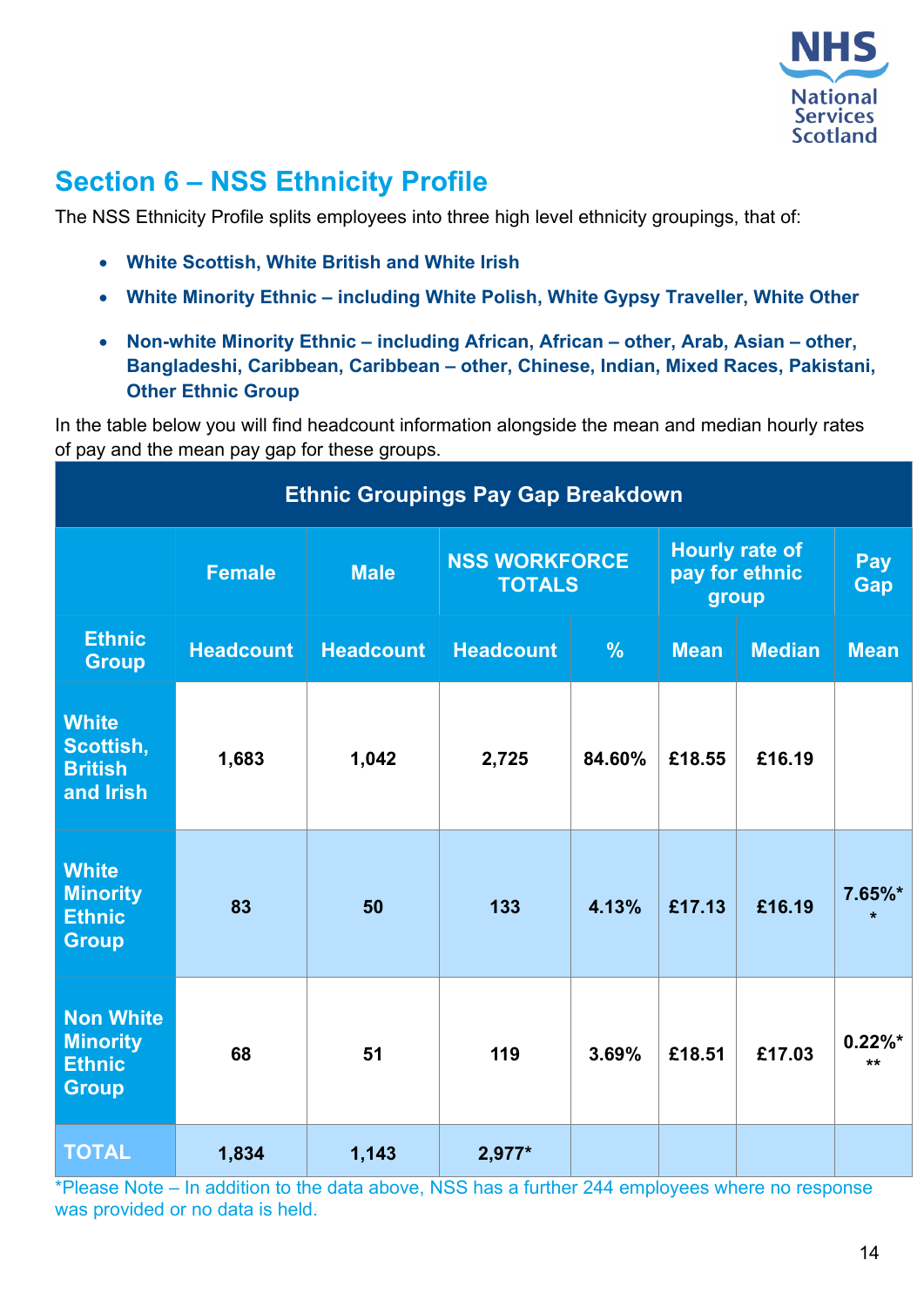

\*\* White Minority Ethnic Pay Gap –difference in average hourly pay rate of White Scottish, British, Irish grouping and White Minority Ethnic grouping expressed as a percentage of the average hourly pay rate of the White Scottish, British, Irish grouping

\*\*\* Non-white Minority Ethnic Pay Gap – difference in average hourly pay rate of White Scottish, British, Irish grouping and Non-white Minority Ethnic grouping expressed as a percentage of the average pay rate of the White Scottish, British, Irish grouping

**White Scottish, British and Irish** is the predominant ethnic grouping within NSS, equating to just over three quarters of the overall headcount. Staff within this cohort can be found in all 3 contract groupings.

Staff within the **White Ethnic Minority and Non-white Ethnic Minority groupings** can be found within two of the three contract groupings – AFC and M&D. The majority of staff in these groupings are employed under AFC terms and conditions and are predominantly in bands 3, 5, 6 and 7.

The above table confirms that the average hourly rates for both the White Scottish, British and Irish and Non-White Minority Ethnic groupings are almost equal at £18.55 and £18.51 respectively, reflecting a pay gap of 0.22% in favour of the White Scottish, British, Irish grouping. This shows a continuing upward trend in favour of the White Scottish, British and Irish grouping because in both 2017 and 2019, the pay gap favoured the Non-White Minority Grouping by 1.51% and 0.27% respectively. This will continue to be monitored going forward.

The White Minority Ethnic Grouping has the lowest average hourly rate, at £17.13, representing a pay gap of 7.65%. This indicates a slight widening of the pay gap since 2019 (7.57%). Further analysis of the data for this cohort confirms that, although staff in the White Minority Ethnic Grouping can be found within AFC bands 2 to 8D as well as at M&D level, the greatest proportion of the headcount is employed at AFC band 3. As such, this is having a direct impact on the average hourly pay rate results in this grouping.

The graph below provides a visual comparison of the average hourly rates of pay for each ethnic grouping, since 2017.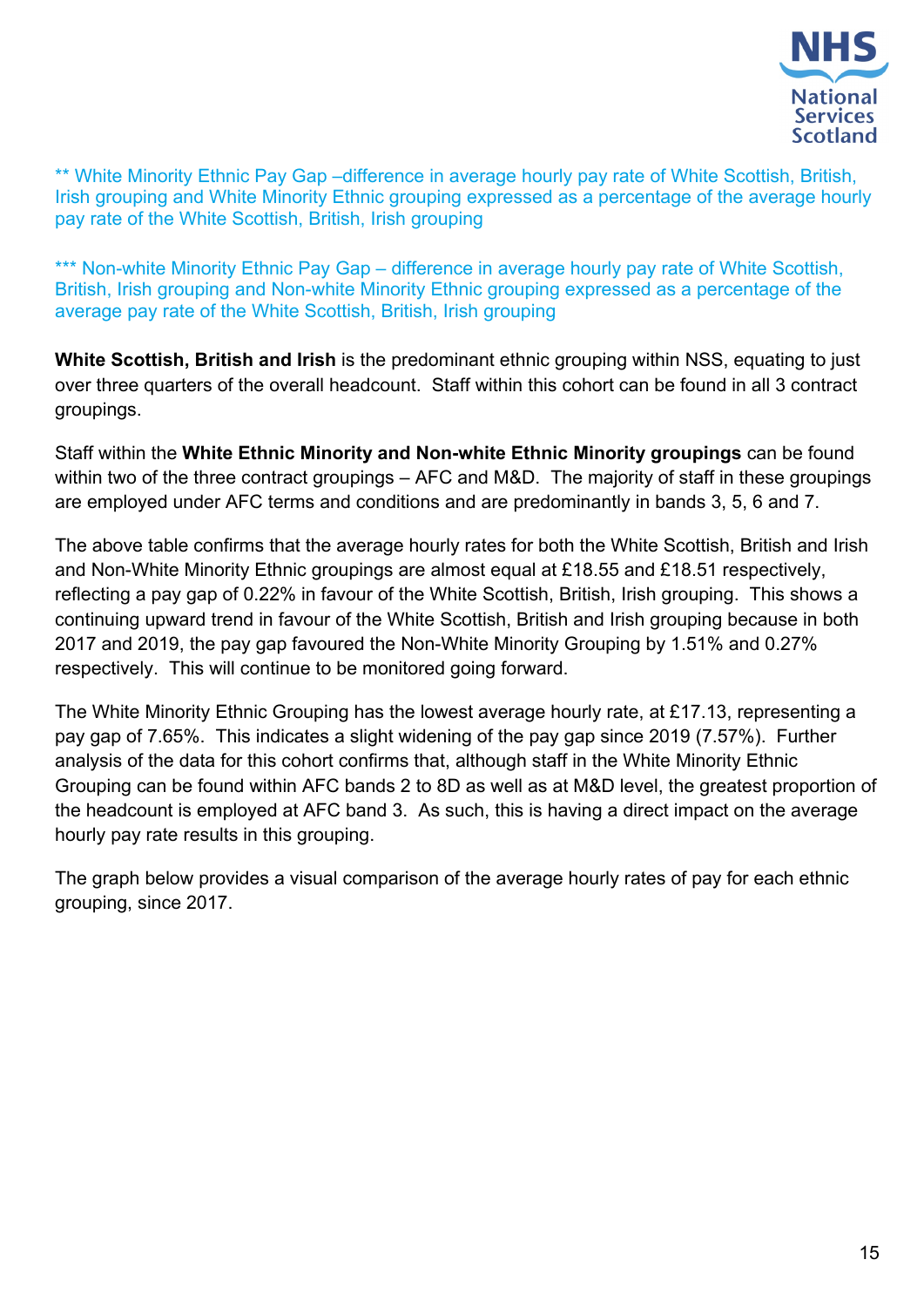



It should be noted that all employees in the same post will be paid, regardless of ethnicity, according to the band for that post – which has been graded/evaluated according to the skills and responsibility requirements of the role.

Additionally, contractual terms and conditions have been applied consistently to all staff within the 3 ethnicity groupings. This includes new start salary placement, promotion rules and incremental progression.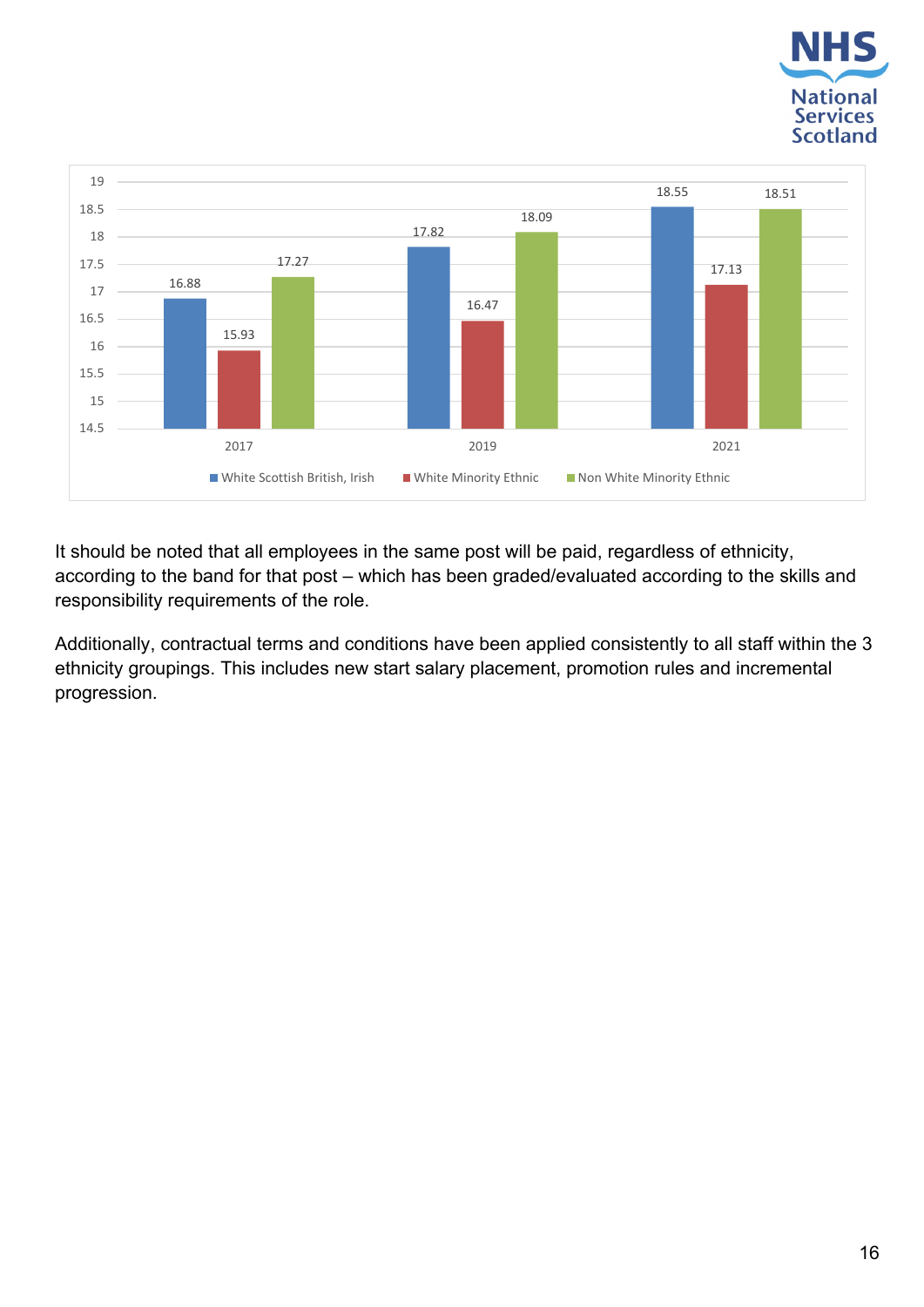

## <span id="page-16-0"></span>**Section 7 – NSS Disability Profile**

The NSS Disability Profile splits employees into two high level groupings, that of:

- **Employees who have disclosed that they have a disability**
- **Employees who have disclosed that they do not have a disability**

The table below contains headcount information alongside the mean and median hourly rates of pay for these groups and confirmation of the pay gap.

<span id="page-16-1"></span>

| <b>Ethnic Groupings Pay Gap Breakdown</b>                                      |                |                |                                      |               |             |                                                  |             |
|--------------------------------------------------------------------------------|----------------|----------------|--------------------------------------|---------------|-------------|--------------------------------------------------|-------------|
|                                                                                | <b>Female</b>  | <b>Male</b>    | <b>NSS Workforce</b><br><b>Total</b> |               |             | <b>Hourly rate of</b><br>pay for ethnic<br>group | Pay<br>Gap  |
|                                                                                | Head-<br>count | Head-<br>count | Head-<br>count                       | $\frac{9}{6}$ | <b>Mean</b> | <b>Median</b>                                    | <b>Mean</b> |
| <b>Employees</b><br>who have<br>disclosed<br>that they<br>have a<br>disability | 87             | 48             | 135                                  | 4.19%         | £16.12      | £13.79                                           |             |
| <b>Employees</b><br>who do not<br>have a<br>disability                         | 1,792          | 1,131          | 2,923                                | 90.75%        | £18.58      | £16.19                                           | 13.24%*     |
| <b>TOTAL</b>                                                                   | 1,879          | 1,179          | $3,058*$                             |               |             |                                                  |             |

\*Please Note – In addition to the data above, NSS has a further 163 employees where a no response was provided or no data is held.

\*\*Disability Pay Gap – the difference in the average hourly rate of staff who have disclosed that they have a disability and staff who have disclosed that they do not have a disability, expressed as a percentage of the average hourly rate of staff group who have disclosed that they do not have a disability.

The above table confirms that 4.19% of the NSS workforce have disclosed a disability - a positive development in that it shows a continuing increasing trend from 1.94% in 2017 and 3.4% in 2019.

However the pay gap of 13.24%, between employees who have disclosed that they have a disability and those who have disclosed that they do not have a disability shows a widening trend over the same period, in favour of those who have disclosed that they do not have a disability, rising from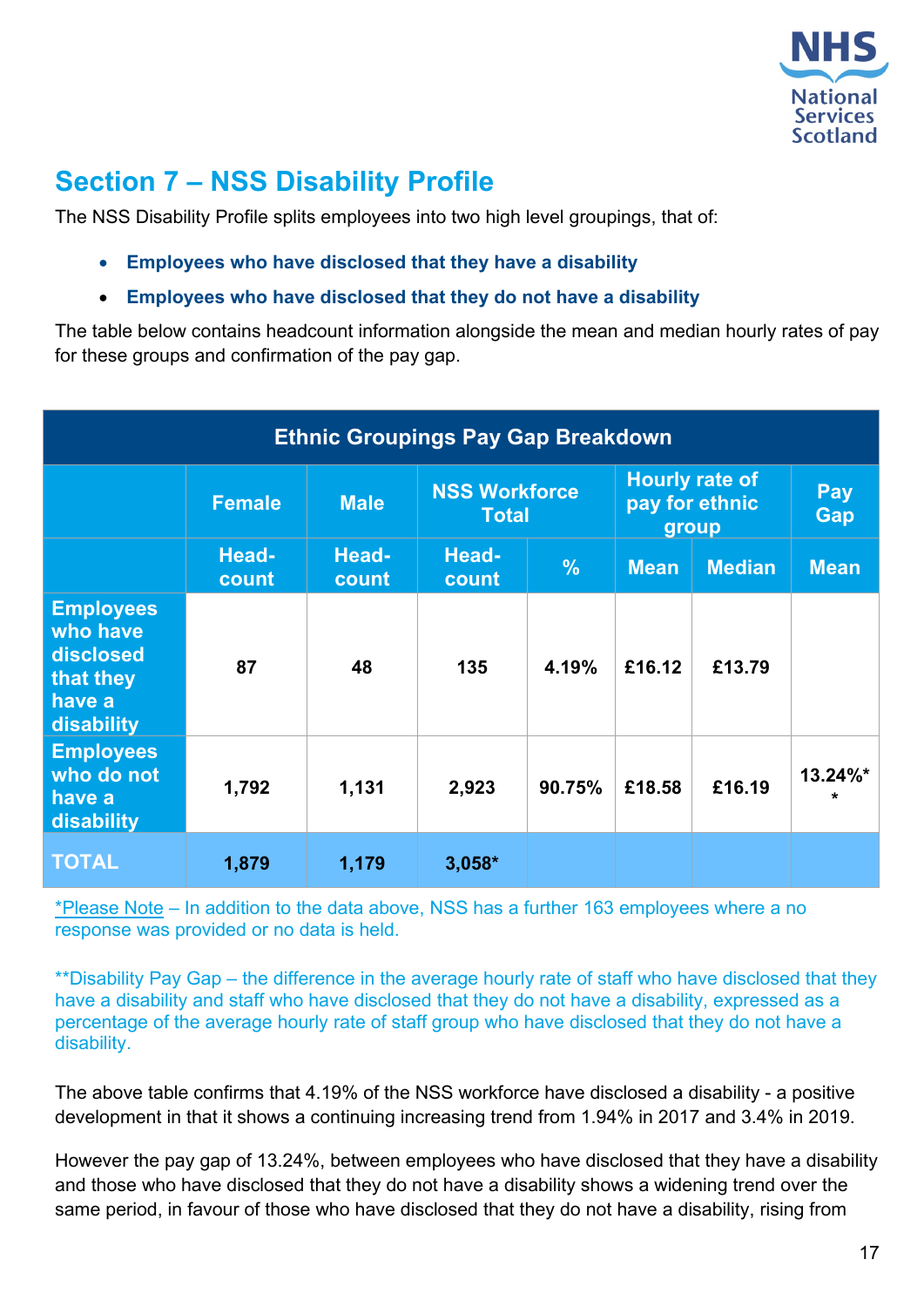

8.81% in 2017 and 10.60% in 2019. There is no clear evidence at this time concerning the reasons for this and further analysis will be required to address this.

The following graph illustrates changes in the average hourly rate of pay since 2017 for employees who have disclosed that they have a disability and those who have disclosed that they do not have a disability.



Further analysis of the data for this cohort confirms that all who have disclosed a disability fall within the AFC contract grouping, filling administrative, healthcare science, nursing and midwifery and support services roles. These roles range in grade from AFC bands 2 to 8C, with bands 3, 5 and 6 containing the greatest headcount (68.89%).

It should be noted, that all employees in the same post, regardless of any disclosed disability, will be paid according to the band for that post which has been graded/evaluated according to the skills and responsibility requirements of the role. Additionally, AFC terms and conditions have been applied consistently for all staff within the AFC contract grouping, including new start salary placement, promotion rules and incremental progression. As such, any variations in the average basic hourly rate will be influenced by starting salary placement, length of service at a particular grade and the timing of each employee's incremental date.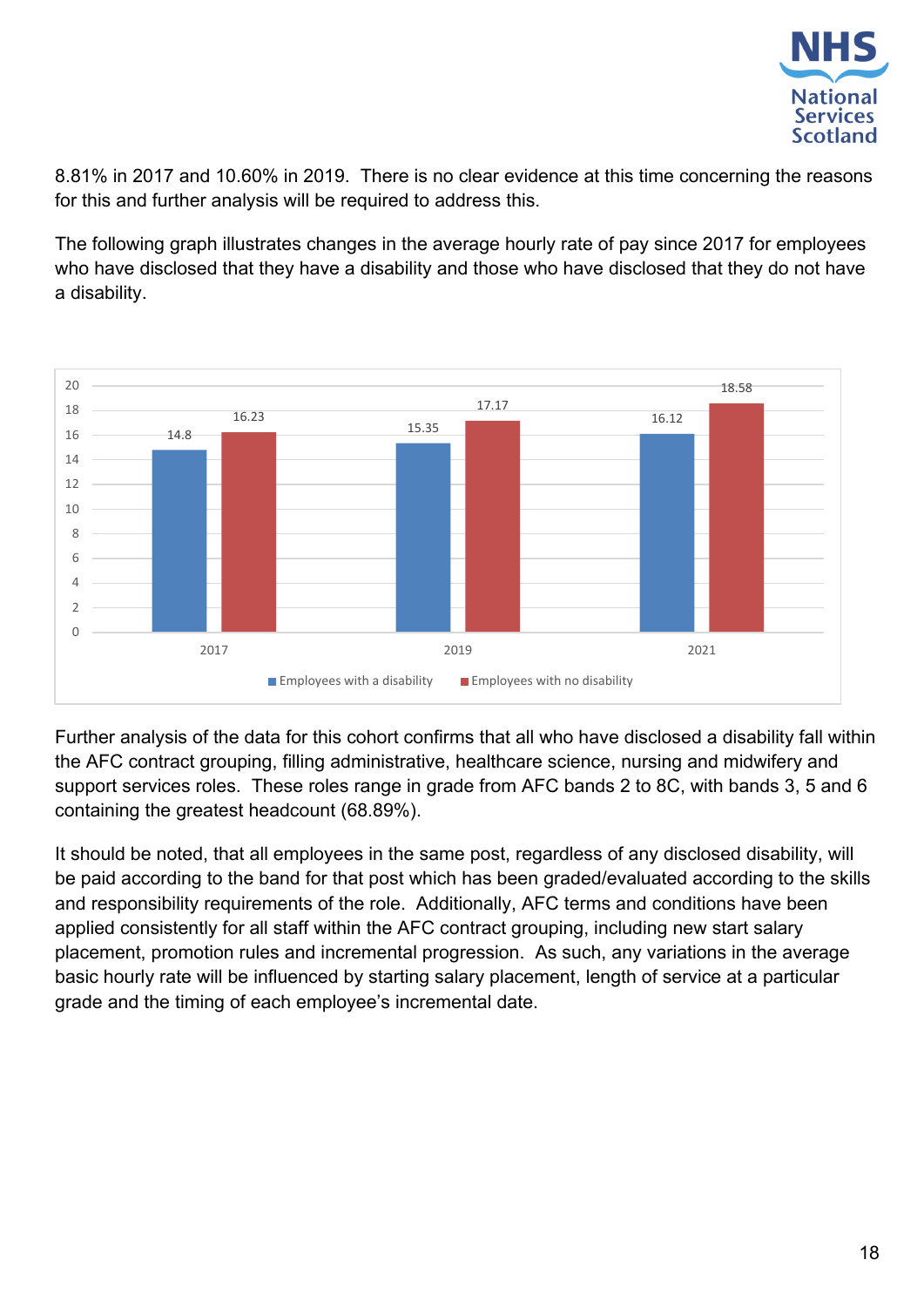

#### <span id="page-18-0"></span>**Section 8 – Conclusion**

There is a widening gender pay gap within NSS with an increase of 1.51% since 2019. There is also a commensurate rise in the AFC gender pay gap of 1.77% over the same period. In comparison, there has been a positive impact since 2019 in respect to EL/SM and M&D groups where the gender pay gaps have reduced.

In respect to ethnicity, the White Minority Ethnic Group is highlighted as the main area of pay gap at 7.65%, which has increased slightly since 2019 by 0.08%. In addition, for those who have disclosed a disability the gap has continued to widen over the same period, increasing by 2.64%.

The common factors relating to Equal Pay are predominately linked to the unprecedented number of new staff recruited during 2020 to support the COVID-19 pandemic, plus length of service and incremental pay progression across our staff groups.

Overall, the NSS Equal Pay Gap reports a positive position when considering the common factors linked to any of the gaps identified. There are however some areas where further attention will be required to ensure these gaps do not widen further in future years, for example, those relating to disability.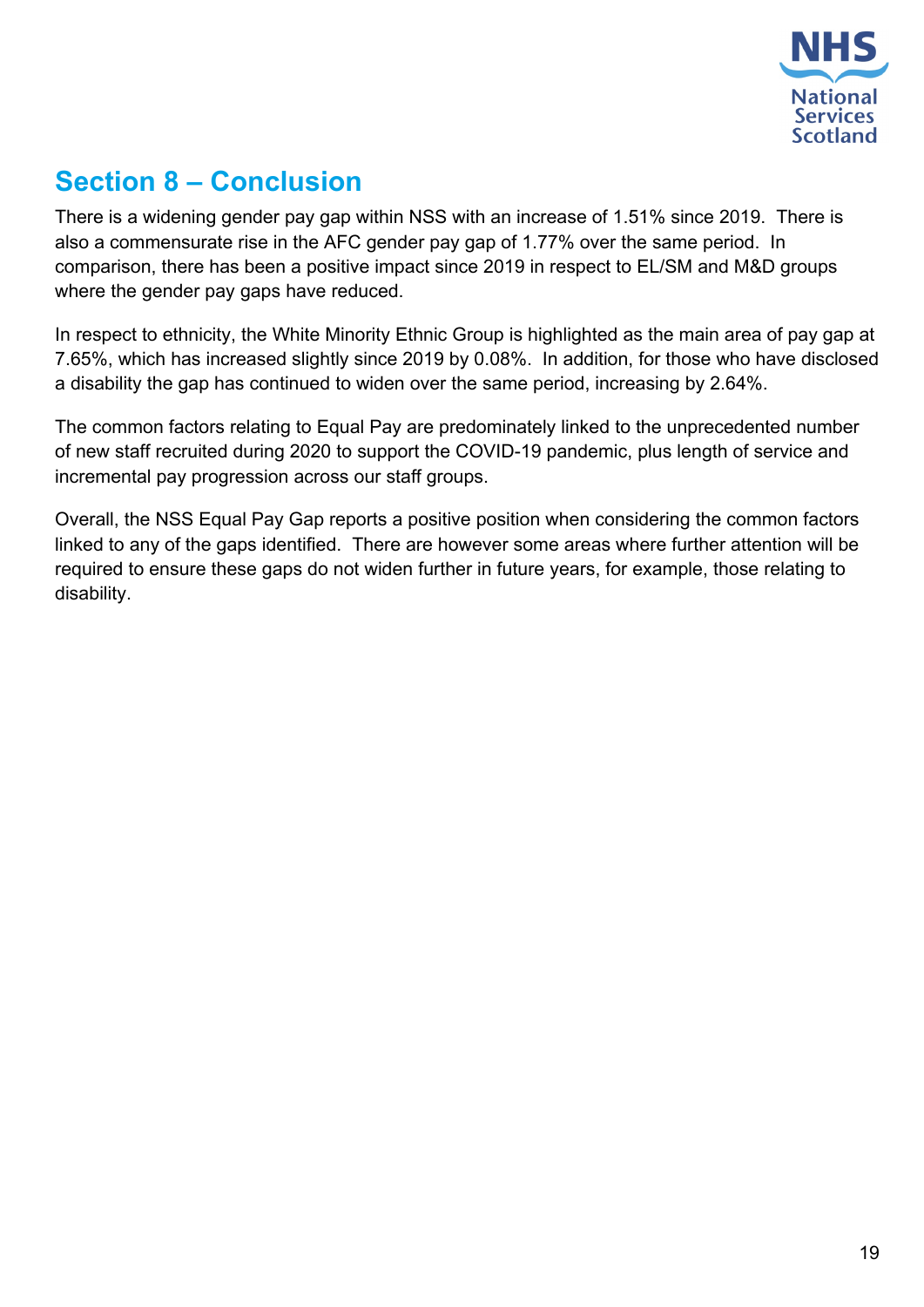

## <span id="page-19-0"></span>**NSS EQUAL PAY STATEMENT APPENDIX 1**

<span id="page-19-1"></span>This statement has been agreed in partnership and will be reviewed on a regular basis by the NHS National Services Scotland (NSS) Partnership Forum and Staff Governance Committee.

NSS is committed to the principles of equality of opportunity in employment and believes that staff should receive equal pay for the same or broadly similar work, or work rated as equivalent and for work of equal value, regardless of age, disability, ethnicity or race, gender reassignment, marital or civil partnership status, pregnancy, political beliefs, religion or belief, sex or sexual orientation.

NSS understands that the right to equal pay between women and men is a legal right under both domestic and European law. In addition, the Equality Act 2010 (Specific Duties) (Scotland) Regulations 2012 requires NSS to publish pay gap information on a bi-annual basis. NSS must also publish information on occupational segregation within its workforce, being the concentration of women and men, persons who are disabled and those who are not, and persons who fall into a minority racial group and persons who do not, in particular grades and in particular occupations.

It is good practice and reflects the values of NSS that pay is awarded fairly and equitably.

NSS recognises that in order to achieve equal pay for employees doing the same or broadly similar work, work rated as equivalent, or work of equal value, it should operate pay systems which are transparent, based on objective criteria and free from unlawful bias.

NSS also recognises underlying drivers of pay inequality, including occupational segregation, inequality of unpaid care between men and women, lack of flexible working opportunities, and traditional social attitudes, and will take steps within its remit to address those factors in ways that achieve the aims of the NHSScotland Staff Governance Standard and the Equality Duty.

#### **In line with the General Duty of the Equality Act 2010, NSS objectives are to:**

- **Eliminate unfair, unjust or unlawful practices and other discrimination that impact on pay equality**
- **Promote equality of opportunity and the principles of equal pay throughout the workforce**
- **Promote good relations between people sharing different protected characteristics in the implementation of equal pay**

**NSS will:**

• **On an annual basis, through the NSS Staff Governance Committee, review and monitor this policy statement and action points detailed below**